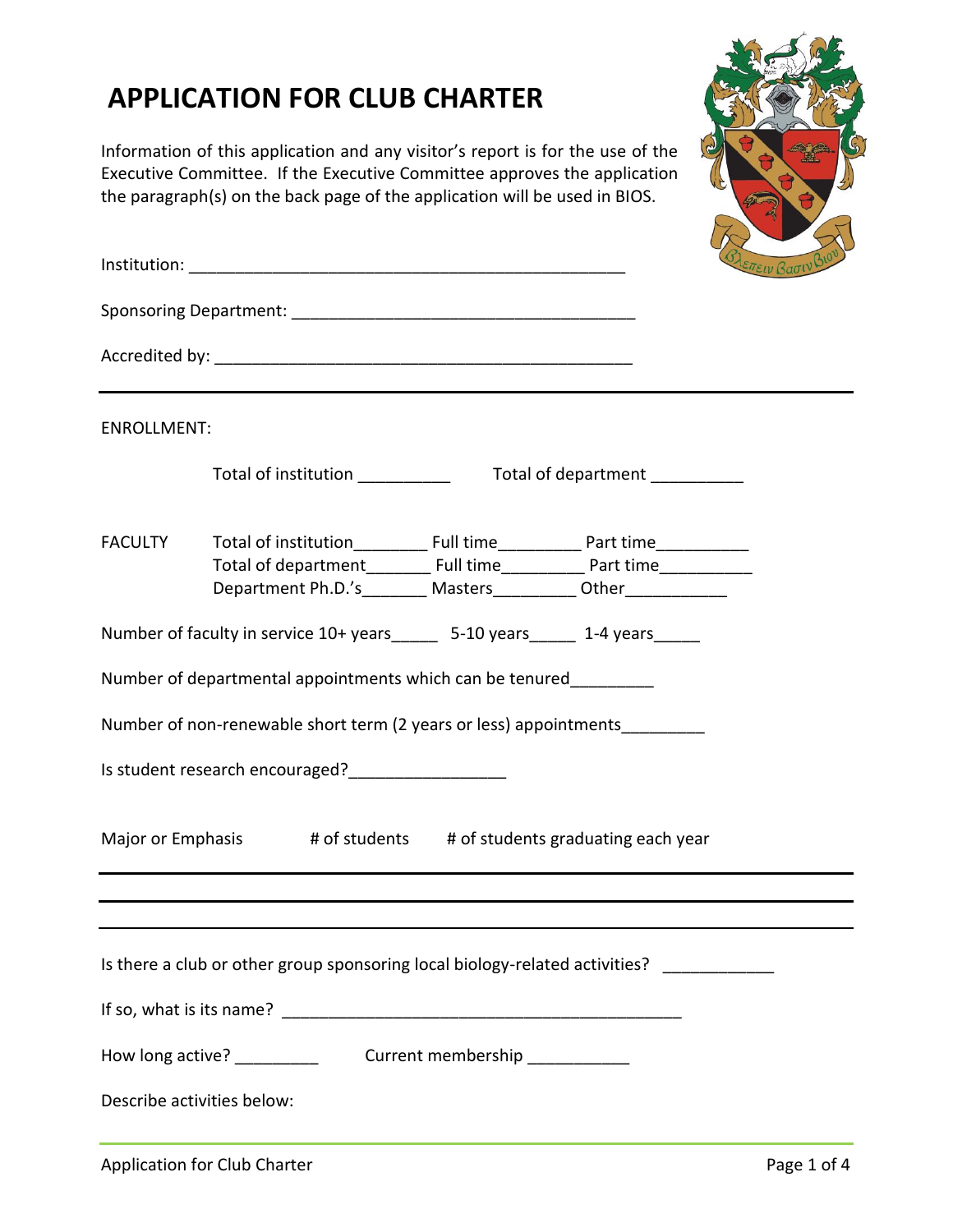| Anticipated yearly membership of new TriBeta club |
|---------------------------------------------------|
| Name of Anticipated faculty advisor:              |
| Email of anticipated faculty advisor:             |
| Phone # of anticipated faculty advisor:           |
| Address:                                          |

\_\_\_\_\_\_\_\_\_\_\_\_\_\_\_\_\_\_\_\_\_\_\_\_\_\_\_\_\_\_\_\_\_\_\_\_\_\_\_\_\_\_\_\_\_\_\_\_\_\_\_\_\_\_\_\_\_\_\_\_\_\_\_\_\_\_\_

The club is required to be affiliated with a nearby TriBeta chapter and will be known by the Greek name of that chapter plus the word club. Give the name of the TriBeta chapter who will be the sponsor of your club and complete the Chapter Sponsoring Form.

Include a brief paragraph or two about your institution and department. This paragraph will be used in Bios to describe your institution and Department as well as excerpt from the visitor's report.

Department Chairperson:\_\_\_\_\_\_\_\_\_\_\_\_\_\_\_\_\_\_\_\_\_\_\_\_\_\_\_\_\_\_\_\_\_\_\_\_\_\_\_\_

Address and Phone: \_\_\_\_\_\_\_\_\_\_\_\_\_\_\_\_\_\_\_\_\_\_\_\_\_\_\_\_\_\_\_\_\_\_\_\_\_\_\_\_\_\_\_

Signature\_\_\_\_\_\_\_\_\_\_\_\_\_\_\_\_\_\_\_\_\_\_\_\_\_\_\_\_\_\_\_\_\_\_\_\_\_\_\_\_\_\_\_\_\_\_\_\_\_\_\_\_\_\_\_\_\_\_\_\_\_\_\_\_

Student group chair signature if applicable

Please send one copy of this application and one copy of biology course descriptions via email to: [tribeta@una.edu](mailto:tribeta@una.edu)

Please mail the \$300 application fee to:

Beta Beta Beta UNA Box 5079 Florence, AL 35632

PayPal payments are also accepted. <https://www.tribeta.org/paypal>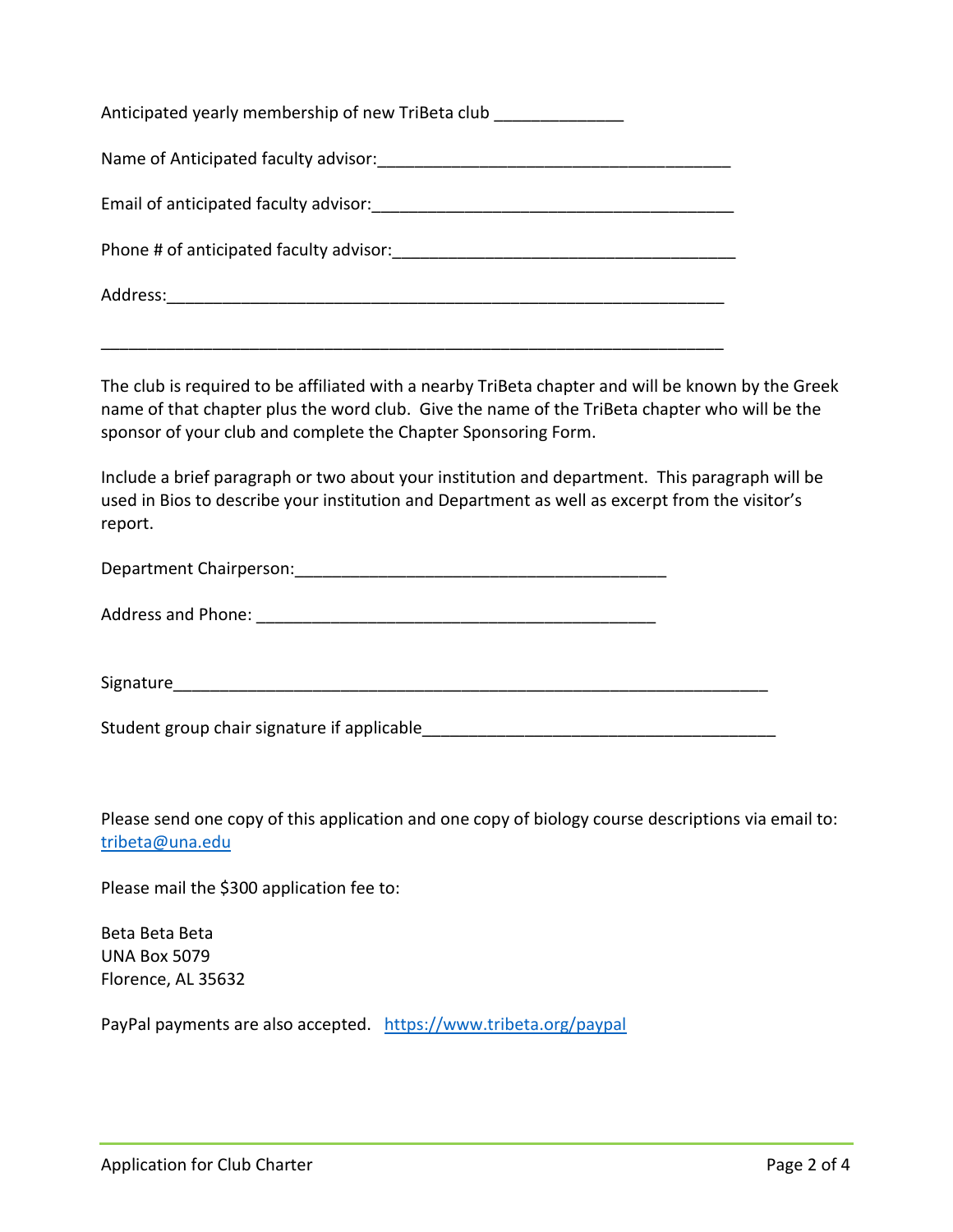## SPONSORSHIP FORM

This agreement is between an active chapter of Beta Beta Beta and an two-year college which is applying for a club charter of Beta Beta Beta. If the two-year college is granted a charter, the active chapter of Beta Beta Beta consents to sponsor and be supportive of the affiliated Beta Beta Beta club. Initiation ceremonies for the affiliated club will be conducted at the four-year institution by the officers or advisor of the sponsoring chapter; or the chapter's advisor, his/her representative, and/or chapter officers may conduct the initiation ceremony at the two-year institution.

The actual degree of sponsorship between the chapter and club shall be between the chapter and club. The official name of the club shall be the Greek letters of the sponsoring chapter plus the word "Club".

|                                | denotes to sponsor and be supportive of |
|--------------------------------|-----------------------------------------|
|                                |                                         |
|                                |                                         |
|                                |                                         |
|                                |                                         |
|                                |                                         |
| Date: ________________________ |                                         |
|                                |                                         |

One copy of this form should be attached to the application form and returned to the National Office with the \$300.00 application fee. Another copy of this form should be attached to the application form which is sent to the District Director. The sponsoring chapter and applying club should each keep a copy for their files